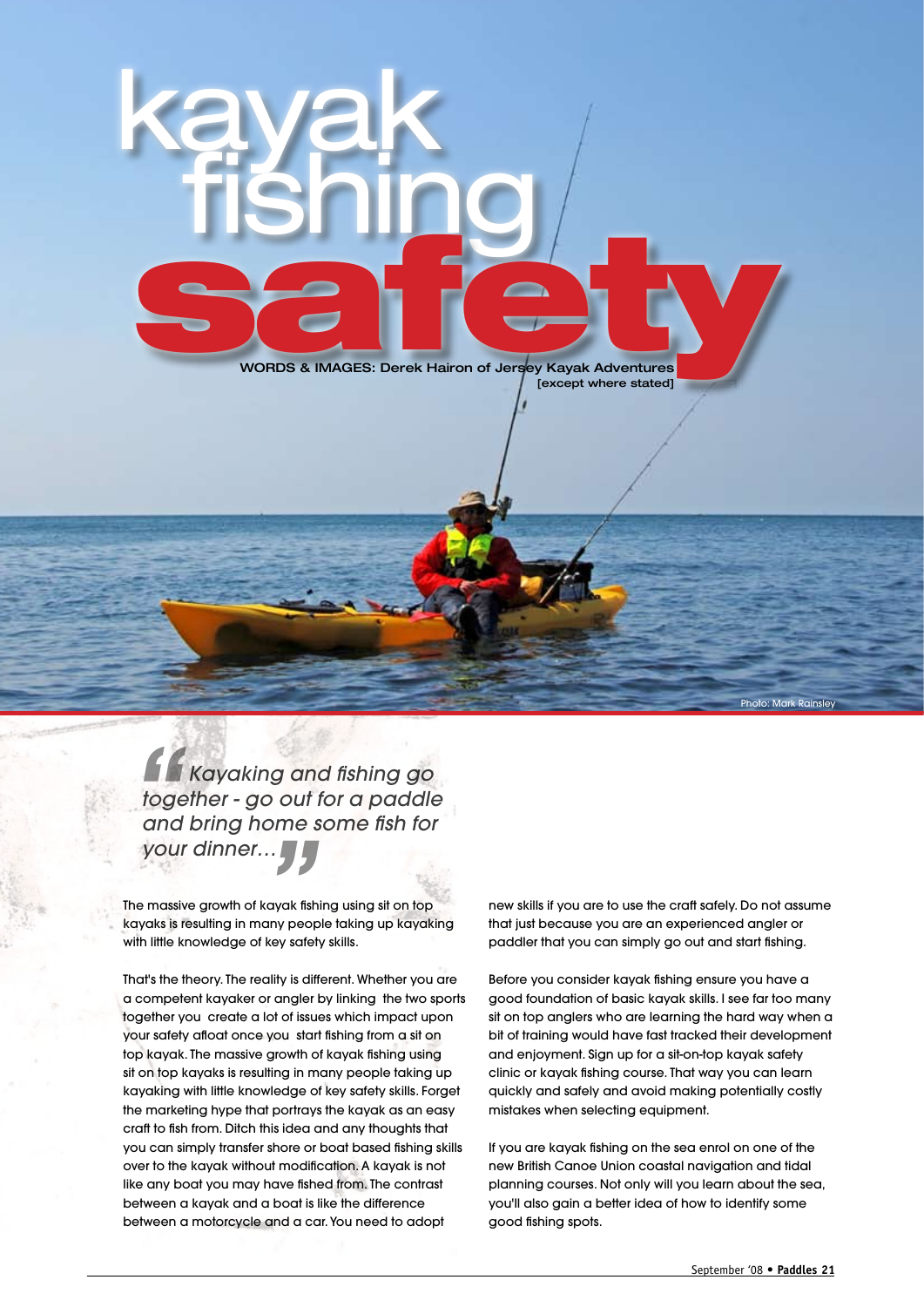Dry suits are increasingly becoming a popular option for anyone fishing in cooler waters from a sot especially now that the cost is becoming more affordable.

Wear a personal floatation device (PFD /buoyancy aid) at all times. It is easy to fall in when you are focused on fishing. Manufacturers like Palm are now making fishing specific buoyancy aids.

Wear a hat and glasses to protect you from a snagged hook and weight flying into your face as a line becomes un-snagged.

Do not fill the PFD pockets up with lots of fishing gear. This reduces its buoyancy. If you fill the PFD pockets with fishing gear (as

anglers often do with a fishing waist coat or jacket) you also create snagging points which will make it harder to climb back

on board when you take a swim.

Summer clothing **A** wetsuit and cag combination

Wear appropriate footwear. Remember - on a sot your feet are laying abut 90 degrees to the sun and the skin on the top of your

foot burns easily.

Dress as if you expect to get wet. Once you start to fish you will not be moving much. Even on a warm day you can end up feeling cold. Carry a paddle jacket and take along some extra clothing.

If you need to put on or remove clothing go ashore to do so. A capsize with your paddle jacket over your head is a frightening experience.

# **>>> CLOTHING**

# **>>> The kayak**

### **What you wear will depend on the weather and sea temperature**



Forget all the images of kayaks rigged for fishing with GPS, fish finders and an array of angling gear that make the sit on top kayak look like a commercial fishing boat. Keep it simple.

If you really want to load yourself down with lots of fishing kit, buy a boat!

There is no need to rush out and buy the latest angler version of a sit-on-top kayak with rod holders, bait box, fish spotter mounts or other extras. Wait until you have got hooked and know just what you need before you part with your cash. Check out kayak fishing forums for some handy hints and advice. They are a friendly place and your paddle sport experience will be welcomed.

On my courses I try to give paddlers the opportunity to experience more challenging conditions than they might normally go out in. Knowing your limits is crucial to developing a safe attitude when fishing.

If you ever find yourself having drifted around a headland or in situations where the conditions have changed because you have become too focused on fishing you will have some previous experience to draw upon to help get you out of trouble. Edir.

Ignore the images of people standing up to cast from a sit on top kayak. They were probably being photographed in shallow water. Would you ever consider casting from a boat tender standing up? Stay seated and keep you balance. You can always drop the line and quietly drift away from the lure.

Buy from specialist kayak stores. They should have a pretty good idea of what you need and can provide advice, information and even let you try out a demo kayak. What initially seems just right may over time start to feel like a barge.

Consider if your sit-on-top is suitable for the type of fishing you have in mind. Just drifting about in a small bay close to shore, just about any sit-on-top will do. Head off further out to sea or along the coast, then larger and more directional sots will enable to you to fish more comfortably. Bear in mind that the

Paddles are easily lost overboard while you are baiting up a

Think about what you need to fish with very carefully. Do you really need all the gear manufacturers are keen to sell you in order for you to catch fish? Often it is easy to leave most gear ashore in the car and

eady to fish but are they ready for the apsize? Note the use of an anchor system

n the left - keep it simple

hook and many paddle holder systems are prone to accidentally unfastening when you least expect them. Experiment with a paddle leash to fasten your paddle to the kayak. Hand paddling to retrieve your paddle, even in a light wind, is extremely difficult.

Every extra item of kit you carry on the kayak is an extra item to get caught up in. Carry a knife in case you need to cut yourself free from lines during a capsize

more gear you add the heavier the kayak gets. Most kayaks have recommended weight ranges and you can easily push your kayak over its optimum weight limit when you add extra fishing gear.

If you use rod holders make sure they are positioned so they do not restrict your paddle strokes.





**>>> Get to know your kayak and Know your limits**

Learn to move about on your kayak before you start to fish from it. This will teach you the balance points and give you more confidence. It is surprising just how many capsizes happen when you reach for an item that has just moved out of reach behind you. Often it is easier to rotate 180 degrees to reach an object behind you.





## **>>> What to fish with**

Just what you will do when all four rods have hooked that shoal of bass is also worth considering.

On safety clinics most paddlers are shocked at just how hard it is to flip over a sot with fishing rods attached to the rod holders. Ditch the rods if you have to right the kayak. This is a good reason to avoid taking your best rod and reels afloat. It also means that your best gear will not get crudded up with salt water.

Keep the amount of hooks used to a minimum to reduce the risk of hooks landing in you and not the fish. Use easy to change tackle rigs with snap links or carry hook removers.

OPSIERS

43

If you are going to make big changes to your fishing set up go ashore to sort things out. When paddling secure hooks so they will not swing about. Woman's hair grips or large plastic bull-dog clips fitted onto the rod and over the lures make good retainers.

Take a piece of cloth and catch bag with you to use when you catch fish. Hook disgorgers are a good idea or else aim to cut or unclip the line and switch tackle to reduce the risk of hooks landing in your hand.

Think about how and where you are going to store your catch. Keep a count of how many fish you dump into the front hatch. It's not much fun to open the hatch the next weekend to find a rotting and very smelly fish you had forgotten was still in the kayak.

If you want to fish with more than one rod buy a boat. I see far too many sots loaded down with rods, nets and tackle boxes. Theses are major hazards when you capsize and create a tippier kayak.

just take afloat a minimum amount of tackle. You can always go back ashore and collect extra items. If this is not possible stow it in the hatch to create less of an obstruction on deck.

Just trolling a line with a few lures can often be very effective especially if you invest in a paravane type of system which will hold the line at a constant depth as you paddle.



while you paddle

- Fourmant